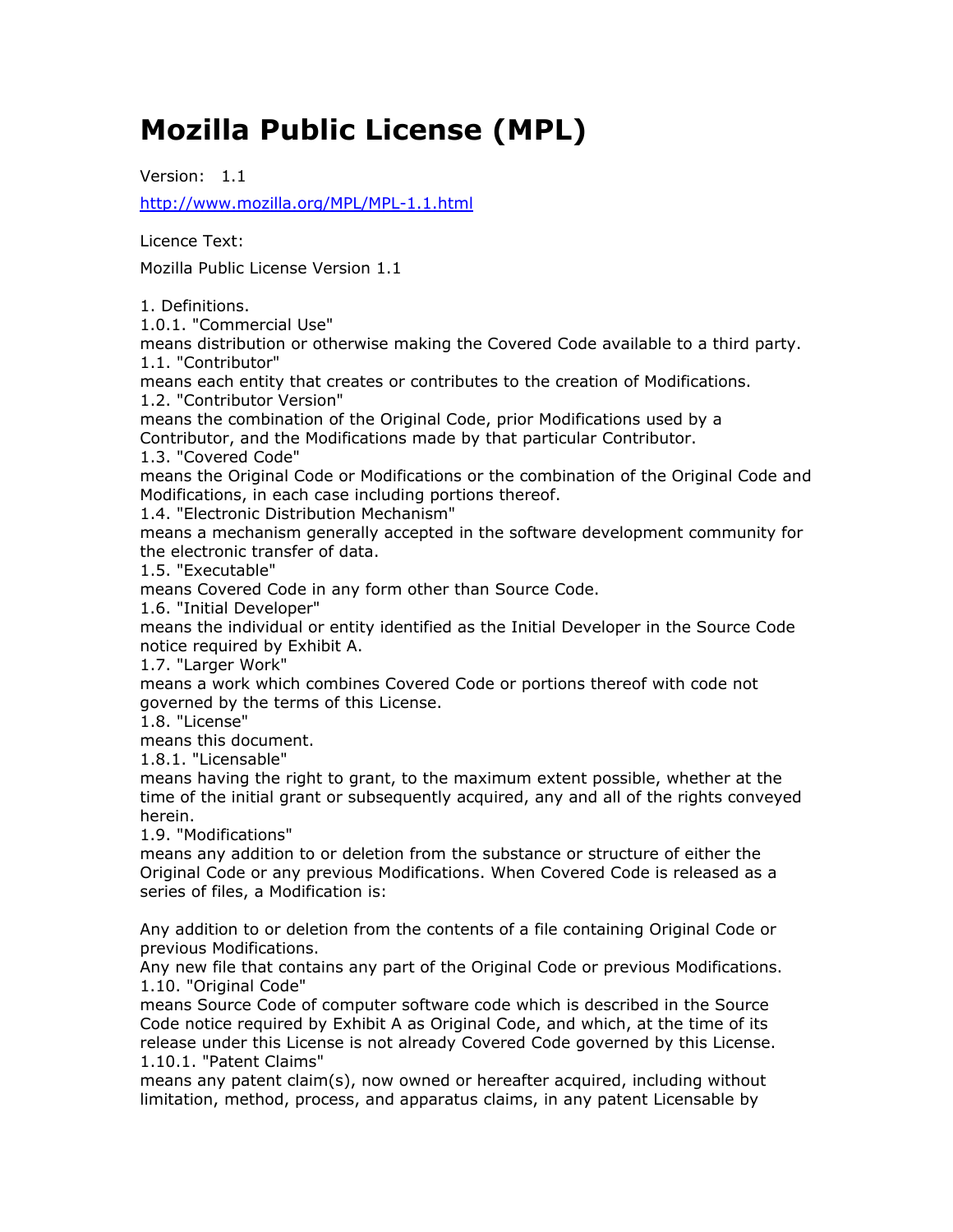## grantor.

## 1.11. "Source Code"

means the preferred form of the Covered Code for making modifications to it, including all modules it contains, plus any associated interface definition files, scripts used to control compilation and installation of an Executable, or source code differential comparisons against either the Original Code or another well known, available Covered Code of the Contributor's choice. The Source Code can be in a compressed or archival form, provided the appropriate decompression or de-archiving software is widely available for no charge.

# 1.12. "You" (or "Your")

means an individual or a legal entity exercising rights under, and complying with all of the terms of, this License or a future version of this License issued under Section 6.1. For legal entities, "You" includes any entity which controls, is controlled by, or is under common control with You. For purposes of this definition, "control" means (a) the power, direct or indirect, to cause the direction or management of such entity, whether by contract or otherwise, or (b) ownership of more than fifty percent (50%) of the outstanding shares or beneficial ownership of such entity.

## 2. Source Code License.

2.1. The Initial Developer Grant.

The Initial Developer hereby grants You a world-wide, royalty-free, non-exclusive license, subject to third party intellectual property claims:

under intellectual property rights (other than patent or trademark) Licensable by Initial Developer to use, reproduce, modify, display, perform, sublicense and distribute the Original Code (or portions thereof) with or without Modifications, and/or as part of a Larger Work; and

under Patents Claims infringed by the making, using or selling of Original Code, to make, have made, use, practice, sell, and offer for sale, and/or otherwise dispose of the Original Code (or portions thereof).

the licenses granted in this Section 2.1 (a) and (b) are effective on the date Initial Developer first distributes Original Code under the terms of this License. Notwithstanding Section 2.1 (b) above, no patent license is granted: 1) for code that You delete from the Original Code; 2) separate from the Original Code; or 3) for infringements caused by: i) the modification of the Original Code or ii) the combination of the Original Code with other software or devices. 2.2. Contributor Grant.

Subject to third party intellectual property claims, each Contributor hereby grants You a world-wide, royalty-free, non-exclusive license

under intellectual property rights (other than patent or trademark) Licensable by Contributor, to use, reproduce, modify, display, perform, sublicense and distribute the Modifications created by such Contributor (or portions thereof) either on an unmodified basis, with other Modifications, as Covered Code and/or as part of a Larger Work; and

under Patent Claims infringed by the making, using, or selling of Modifications made by that Contributor either alone and/or in combination with its Contributor Version (or portions of such combination), to make, use, sell, offer for sale, have made, and/or otherwise dispose of: 1) Modifications made by that Contributor (or portions thereof); and 2) the combination of Modifications made by that Contributor with its Contributor Version (or portions of such combination).

the licenses granted in Sections 2.2 (a) and 2.2 (b) are effective on the date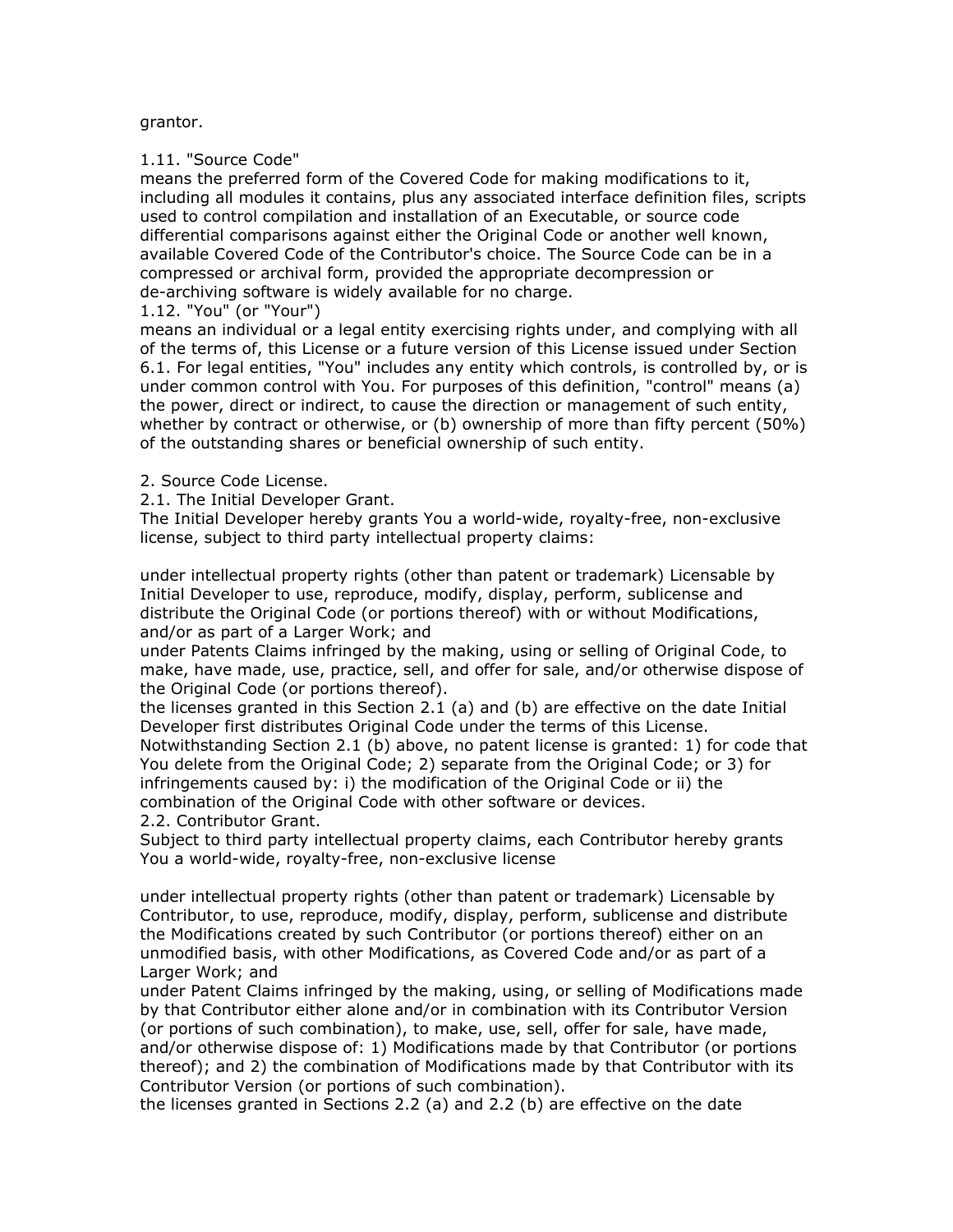Contributor first makes Commercial Use of the Covered Code.

Notwithstanding Section 2.2 (b) above, no patent license is granted: 1) for any code that Contributor has deleted from the Contributor Version; 2) separate from the Contributor Version; 3) for infringements caused by: i) third party modifications of Contributor Version or ii) the combination of Modifications made by that Contributor with other software (except as part of the Contributor Version) or other devices; or 4) under Patent Claims infringed by Covered Code in the absence of Modifications made by that Contributor.

# 3. Distribution Obligations.

## 3.1. Application of License.

The Modifications which You create or to which You contribute are governed by the terms of this License, including without limitation Section 2.2. The Source Code version of Covered Code may be distributed only under the terms of this License or a future version of this License released under Section 6.1, and You must include a copy of this License with every copy of the Source Code You distribute. You may not offer or impose any terms on any Source Code version that alters or restricts the applicable version of this License or the recipients' rights hereunder. However, You may include an additional document offering the additional rights described in Section 3.5.

## 3.2. Availability of Source Code.

Any Modification which You create or to which You contribute must be made available in Source Code form under the terms of this License either on the same media as an Executable version or via an accepted Electronic Distribution Mechanism to anyone to whom you made an Executable version available; and if made available via Electronic Distribution Mechanism, must remain available for at least twelve (12) months after the date it initially became available, or at least six (6) months after a subsequent version of that particular Modification has been made available to such recipients. You are responsible for ensuring that the Source Code version remains available even if the Electronic Distribution Mechanism is maintained by a third party.

# 3.3. Description of Modifications.

You must cause all Covered Code to which You contribute to contain a file documenting the changes You made to create that Covered Code and the date of any change. You must include a prominent statement that the Modification is derived, directly or indirectly, from Original Code provided by the Initial Developer and including the name of the Initial Developer in (a) the Source Code, and (b) in any notice in an Executable version or related documentation in which You describe the origin or ownership of the Covered Code.

## 3.4. Intellectual Property Matters

#### (a) Third Party Claims

If Contributor has knowledge that a license under a third party's intellectual property rights is required to exercise the rights granted by such Contributor under Sections 2.1 or 2.2, Contributor must include a text file with the Source Code distribution titled "LEGAL" which describes the claim and the party making the claim in sufficient detail that a recipient will know whom to contact. If Contributor obtains such knowledge after the Modification is made available as described in Section 3.2, Contributor shall promptly modify the LEGAL file in all copies Contributor makes available thereafter and shall take other steps (such as notifying appropriate mailing lists or newsgroups) reasonably calculated to inform those who received the Covered Code that new knowledge has been obtained.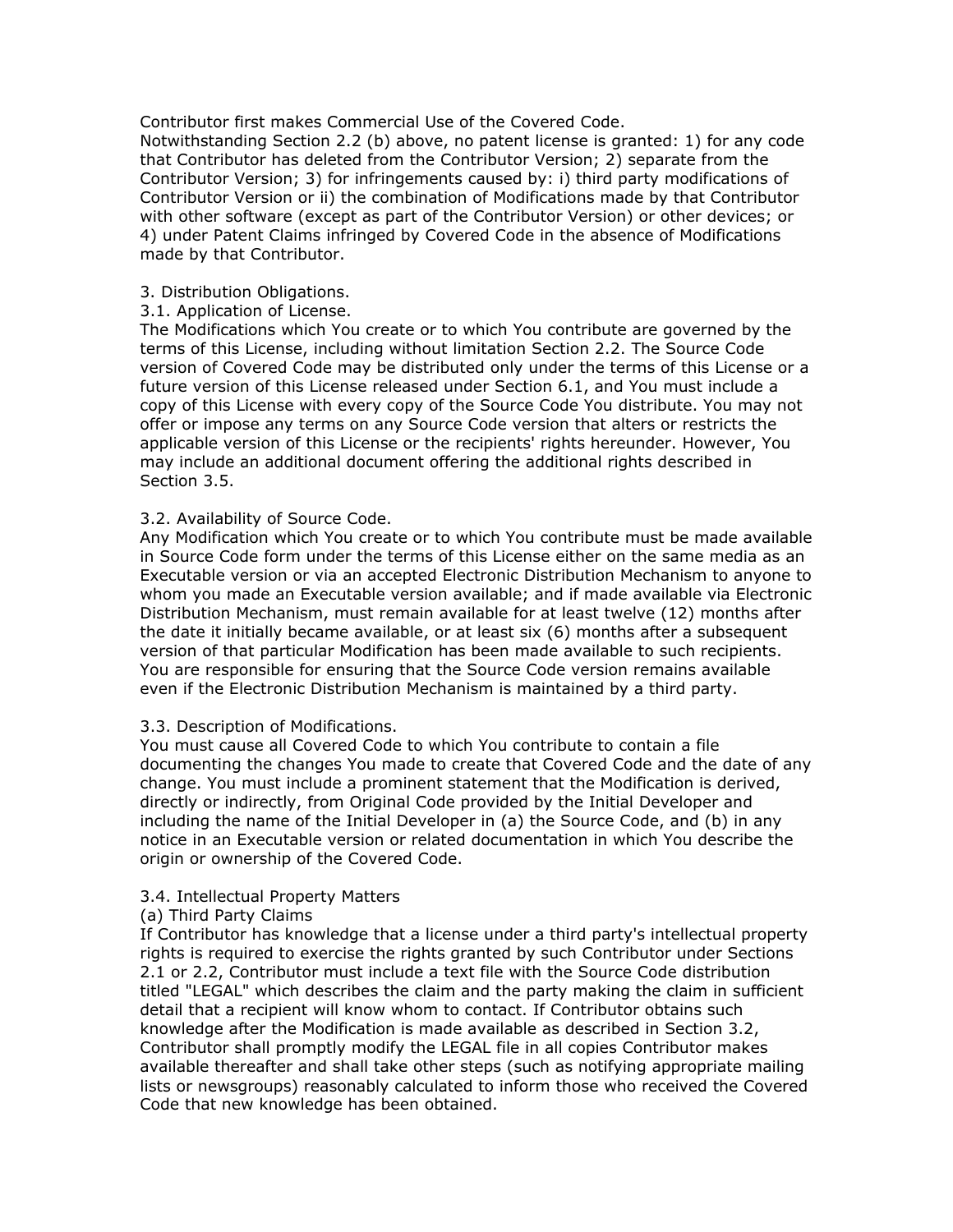# (b) Contributor APIs

If Contributor's Modifications include an application programming interface and Contributor has knowledge of patent licenses which are reasonably necessary to implement that API, Contributor must also include this information in the legal file.

#### (c) Representations.

Contributor represents that, except as disclosed pursuant to Section 3.4 (a) above, Contributor believes that Contributor's Modifications are Contributor's original creation(s) and/or Contributor has sufficient rights to grant the rights conveyed by this License.

## 3.5. Required Notices.

You must duplicate the notice in Exhibit A in each file of the Source Code. If it is not possible to put such notice in a particular Source Code file due to its structure, then You must include such notice in a location (such as a relevant directory) where a user would be likely to look for such a notice. If You created one or more Modification(s) You may add your name as a Contributor to the notice described in Exhibit A. You must also duplicate this License in any documentation for the Source Code where You describe recipients' rights or ownership rights relating to Covered Code. You may choose to offer, and to charge a fee for, warranty, support, indemnity or liability obligations to one or more recipients of Covered Code. However, You may do so only on Your own behalf, and not on behalf of the Initial Developer or any Contributor. You must make it absolutely clear than any such warranty, support, indemnity or liability obligation is offered by You alone, and You hereby agree to indemnify the Initial Developer and every Contributor for any liability incurred by the Initial Developer or such Contributor as a result of warranty, support, indemnity or liability terms You offer.

# 3.6. Distribution of Executable Versions.

You may distribute Covered Code in Executable form only if the requirements of Sections 3.1, 3.2, 3.3, 3.4 and 3.5 have been met for that Covered Code, and if You include a notice stating that the Source Code version of the Covered Code is available under the terms of this License, including a description of how and where You have fulfilled the obligations of Section 3.2. The notice must be conspicuously included in any notice in an Executable version, related documentation or collateral in which You describe recipients' rights relating to the Covered Code. You may distribute the Executable version of Covered Code or ownership rights under a license of Your choice, which may contain terms different from this License, provided that You are in compliance with the terms of this License and that the license for the Executable version does not attempt to limit or alter the recipient's rights in the Source Code version from the rights set forth in this License. If You distribute the Executable version under a different license You must make it absolutely clear that any terms which differ from this License are offered by You alone, not by the Initial Developer or any Contributor. You hereby agree to indemnify the Initial Developer and every Contributor for any liability incurred by the Initial Developer or such Contributor as a result of any such terms You offer.

# 3.7. Larger Works.

You may create a Larger Work by combining Covered Code with other code not governed by the terms of this License and distribute the Larger Work as a single product. In such a case, You must make sure the requirements of this License are fulfilled for the Covered Code.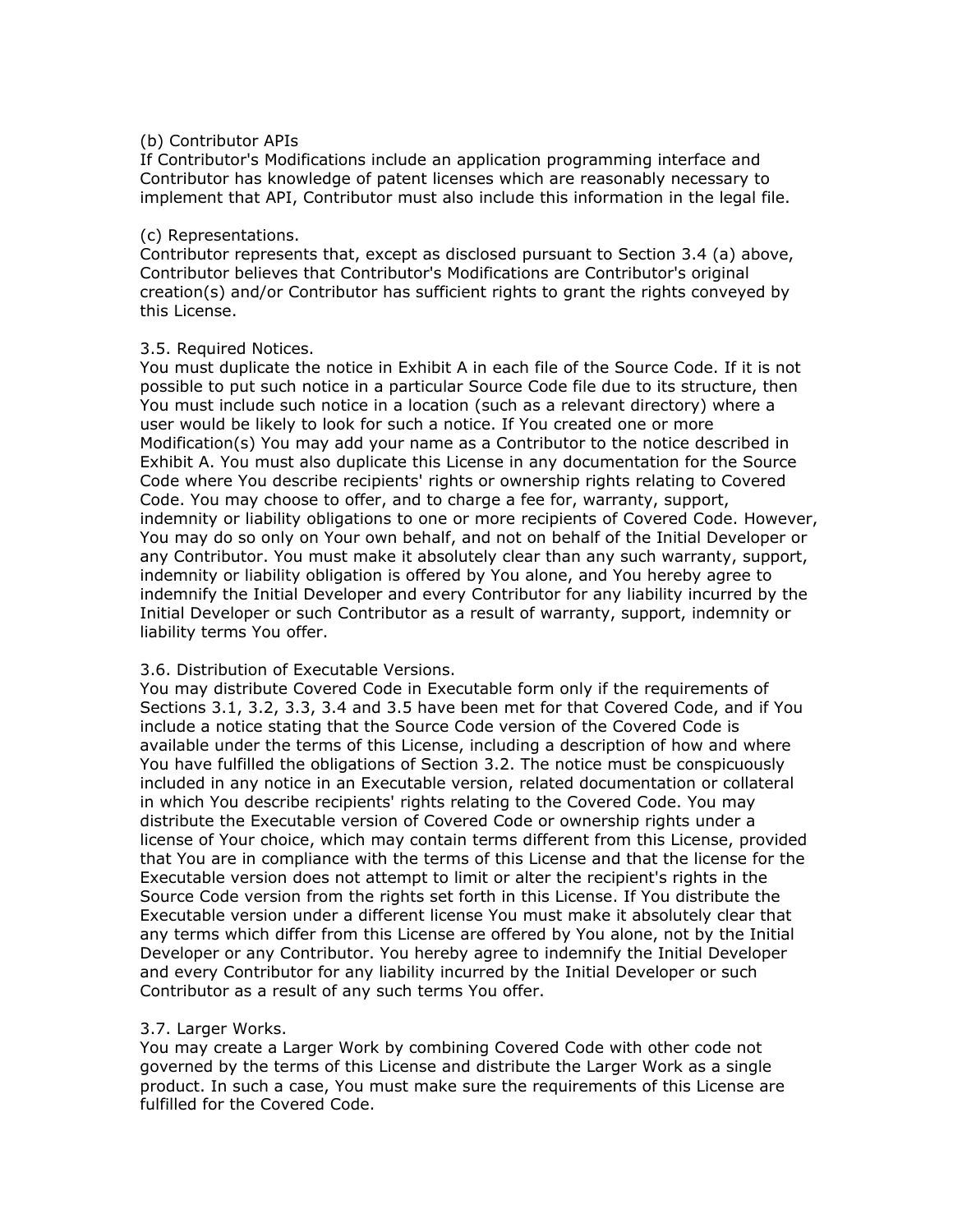4. Inability to Comply Due to Statute or Regulation.

If it is impossible for You to comply with any of the terms of this License with respect to some or all of the Covered Code due to statute, judicial order, or regulation then You must: (a) comply with the terms of this License to the maximum extent possible; and (b) describe the limitations and the code they affect. Such description must be included in the legal file described in Section 3.4 and must be included with all distributions of the Source Code. Except to the extent prohibited by statute or regulation, such description must be sufficiently detailed for a recipient of ordinary skill to be able to understand it.

## 5. Application of this License.

This License applies to code to which the Initial Developer has attached the notice in Exhibit A and to related Covered Code.

# 6. Versions of the License.

#### 6.1. New Versions

Netscape Communications Corporation ("Netscape") may publish revised and/or new versions of the License from time to time. Each version will be given a distinguishing version number.

## 6.2. Effect of New Versions

Once Covered Code has been published under a particular version of the License, You may always continue to use it under the terms of that version. You may also choose to use such Covered Code under the terms of any subsequent version of the License published by Netscape. No one other than Netscape has the right to modify the terms applicable to Covered Code created under this License.

#### 6.3. Derivative Works

If You create or use a modified version of this License (which you may only do in order to apply it to code which is not already Covered Code governed by this License), You must (a) rename Your license so that the phrases "Mozilla", "MOZILLAPL", "MOZPL", "Netscape", "MPL", "NPL" or any confusingly similar phrase do not appear in your license (except to note that your license differs from this License) and (b) otherwise make it clear that Your version of the license contains terms which differ from the Mozilla Public License and Netscape Public License. (Filling in the name of the Initial Developer, Original Code or Contributor in the notice described in Exhibit A shall not of themselves be deemed to be modifications of this License.)

# 7. Disclaimer of warranty

Covered code is provided under this license on an "as is" basis, without warranty of any kind, either expressed or implied, including, without limitation, warranties that the covered code is free of defects, merchantable, fit for a particular purpose or non-infringing. The entire risk as to the quality and performance of the covered code is with you. Should any covered code prove defective in any respect, you (not the initial developer or any other contributor) assume the cost of any necessary servicing, repair or correction. This disclaimer of warranty constitutes an essential part of this license. No use of any covered code is authorized hereunder except under this disclaimer.

# 8. Termination

8.1. This License and the rights granted hereunder will terminate automatically if You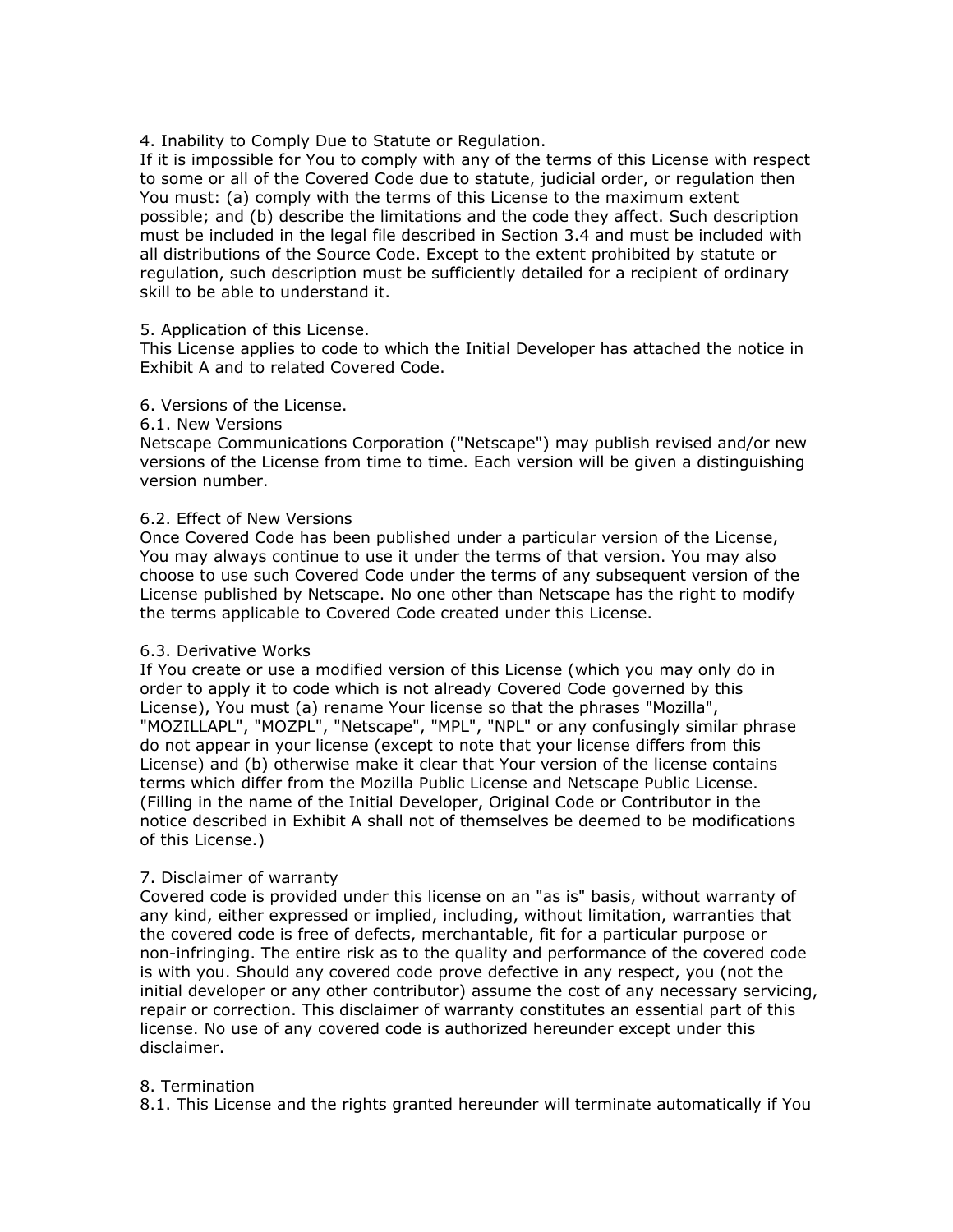fail to comply with terms herein and fail to cure such breach within 30 days of becoming aware of the breach. All sublicenses to the Covered Code which are properly granted shall survive any termination of this License. Provisions which, by their nature, must remain in effect beyond the termination of this License shall survive.

8.2. If You initiate litigation by asserting a patent infringement claim (excluding declatory judgment actions) against Initial Developer or a Contributor (the Initial Developer or Contributor against whom You file such action is referred to as "Participant") alleging that:

such Participant's Contributor Version directly or indirectly infringes any patent, then any and all rights granted by such Participant to You under Sections 2.1 and/or 2.2 of this License shall, upon 60 days notice from Participant terminate prospectively, unless if within 60 days after receipt of notice You either: (i) agree in writing to pay Participant a mutually agreeable reasonable royalty for Your past and future use of Modifications made by such Participant, or (ii) withdraw Your litigation claim with respect to the Contributor Version against such Participant. If within 60 days of notice, a reasonable royalty and payment arrangement are not mutually agreed upon in writing by the parties or the litigation claim is not withdrawn, the rights granted by Participant to You under Sections 2.1 and/or 2.2 automatically terminate at the expiration of the 60 day notice period specified above.

any software, hardware, or device, other than such Participant's Contributor Version, directly or indirectly infringes any patent, then any rights granted to You by such Participant under Sections 2.1(b) and 2.2(b) are revoked effective as of the date You first made, used, sold, distributed, or had made, Modifications made by that Participant.

8.3. If You assert a patent infringement claim against Participant alleging that such Participant's Contributor Version directly or indirectly infringes any patent where such claim is resolved (such as by license or settlement) prior to the initiation of patent infringement litigation, then the reasonable value of the licenses granted by such Participant under Sections 2.1 or 2.2 shall be taken into account in determining the amount or value of any payment or license.

8.4. In the event of termination under Sections 8.1 or 8.2 above, all end user license agreements (excluding distributors and resellers) which have been validly granted by You or any distributor hereunder prior to termination shall survive termination.

# 9. Limitation of liability

Under no circumstances and under no legal theory, whether tort (including negligence), contract, or otherwise, shall you, the initial developer, any other contributor, or any distributor of covered code, or any supplier of any of such parties, be liable to any person for any indirect, special, incidental, or consequential damages of any character including, without limitation, damages for loss of goodwill, work stoppage, computer failure or malfunction, or any and all other commercial damages or losses, even if such party shall have been informed of the possibility of such damages. This limitation of liability shall not apply to liability for death or personal injury resulting from such party's negligence to the extent applicable law prohibits such limitation. Some jurisdictions do not allow the exclusion or limitation of incidental or consequential damages, so this exclusion and limitation may not apply to you.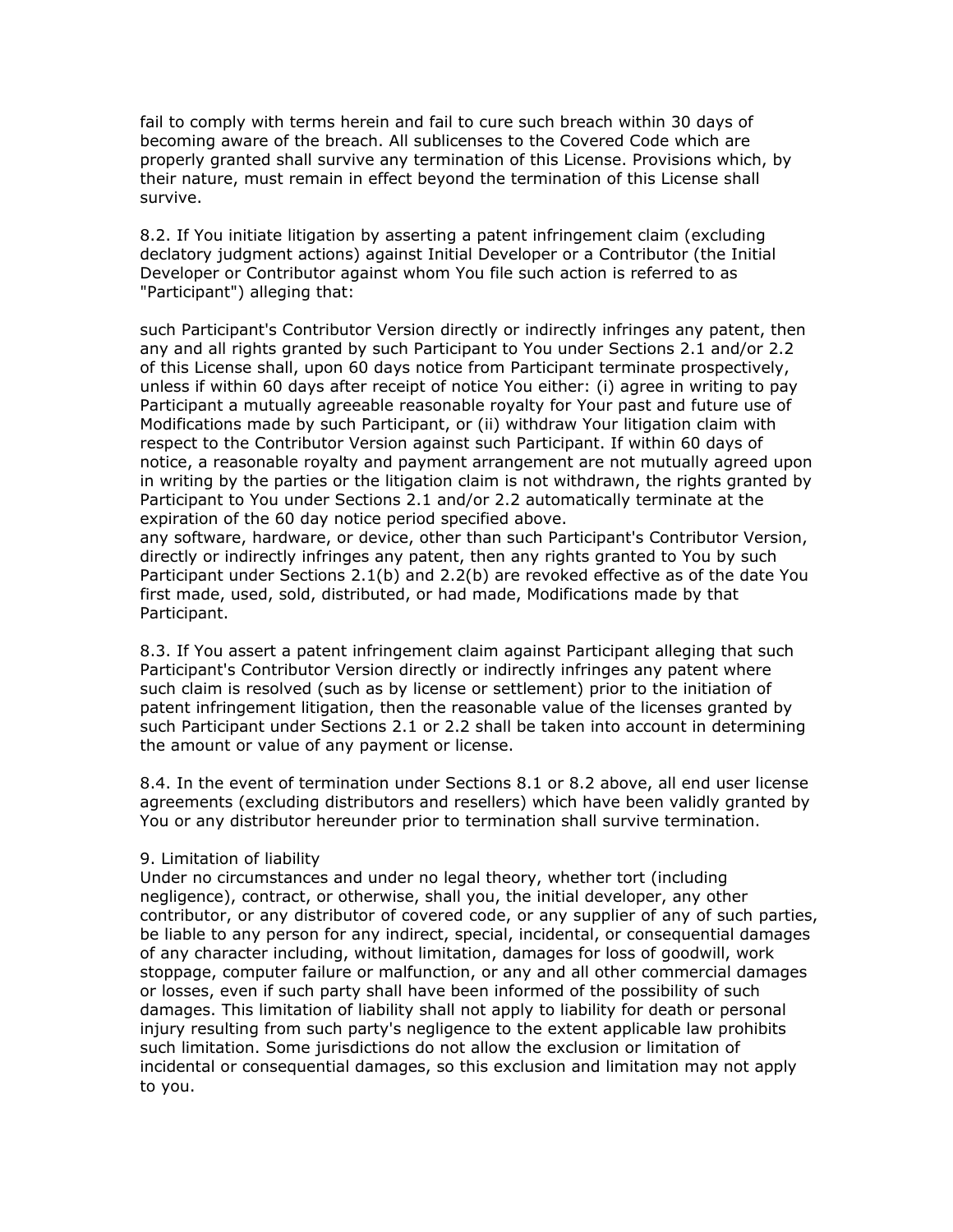#### 10. U.S. government end users

The Covered Code is a "commercial item," as that term is defined in 48 C.F.R. 2.101 (Oct. 1995), consisting of "commercial computer software" and "commercial computer software documentation," as such terms are used in 48 C.F.R. 12.212 (Sept. 1995). Consistent with 48 C.F.R. 12.212 and 48 C.F.R. 227.7202-1 through 227.7202-4 (June 1995), all U.S. Government End Users acquire Covered Code with only those rights set forth herein.

#### 11. Miscellaneous

This License represents the complete agreement concerning subject matter hereof. If any provision of this License is held to be unenforceable, such provision shall be reformed only to the extent necessary to make it enforceable. This License shall be governed by California law provisions (except to the extent applicable law, if any, provides otherwise), excluding its conflict-of-law provisions. With respect to disputes in which at least one party is a citizen of, or an entity chartered or registered to do business in the United States of America, any litigation relating to this License shall be subject to the jurisdiction of the Federal Courts of the Northern District of California, with venue lying in Santa Clara County, California, with the losing party responsible for costs, including without limitation, court costs and reasonable attorneys' fees and expenses. The application of the United Nations Convention on Contracts for the International Sale of Goods is expressly excluded. Any law or regulation which provides that the language of a contract shall be construed against the drafter shall not apply to this License.

#### 12. Responsibility for claims

As between Initial Developer and the Contributors, each party is responsible for claims and damages arising, directly or indirectly, out of its utilization of rights under this License and You agree to work with Initial Developer and Contributors to distribute such responsibility on an equitable basis. Nothing herein is intended or shall be deemed to constitute any admission of liability.

#### 13. Multiple-licensed code

Initial Developer may designate portions of the Covered Code as "Multiple-Licensed". "Multiple-Licensed" means that the Initial Developer permits you to utilize portions of the Covered Code under Your choice of the MPL or the alternative licenses, if any, specified by the Initial Developer in the file described in Exhibit A.

#### Exhibit A - Mozilla Public License.

"The contents of this file are subject to the Mozilla Public License Version 1.1 (the "License"); you may not use this file except in compliance with the License. You may obtain a copy of the License at http://www.mozilla.org/MPL/

Software distributed under the License is distributed on an "AS IS" basis, WITHOUT WARRANTY OF ANY KIND, either express or implied. See the License for the specific language governing rights and limitations under the License.

The Original Code is \_\_\_\_\_\_\_\_\_\_\_\_\_\_\_\_\_\_\_\_\_\_\_\_\_\_\_\_\_\_\_\_\_\_\_\_\_\_.

The Initial Developer of the Original Code is \_\_\_\_\_\_\_\_\_\_\_\_\_\_\_\_\_\_\_\_\_\_\_\_\_\_\_\_\_\_\_\_\_\_ Portions created by \_\_\_\_\_\_\_\_\_\_\_\_\_\_\_\_\_\_\_\_\_\_\_\_\_\_\_\_\_\_\_\_ are Copyright (C) \_\_\_\_\_\_\_\_

\_\_\_\_\_\_\_\_\_\_\_\_\_\_\_\_\_\_\_\_\_\_\_. All Rights Reserved.